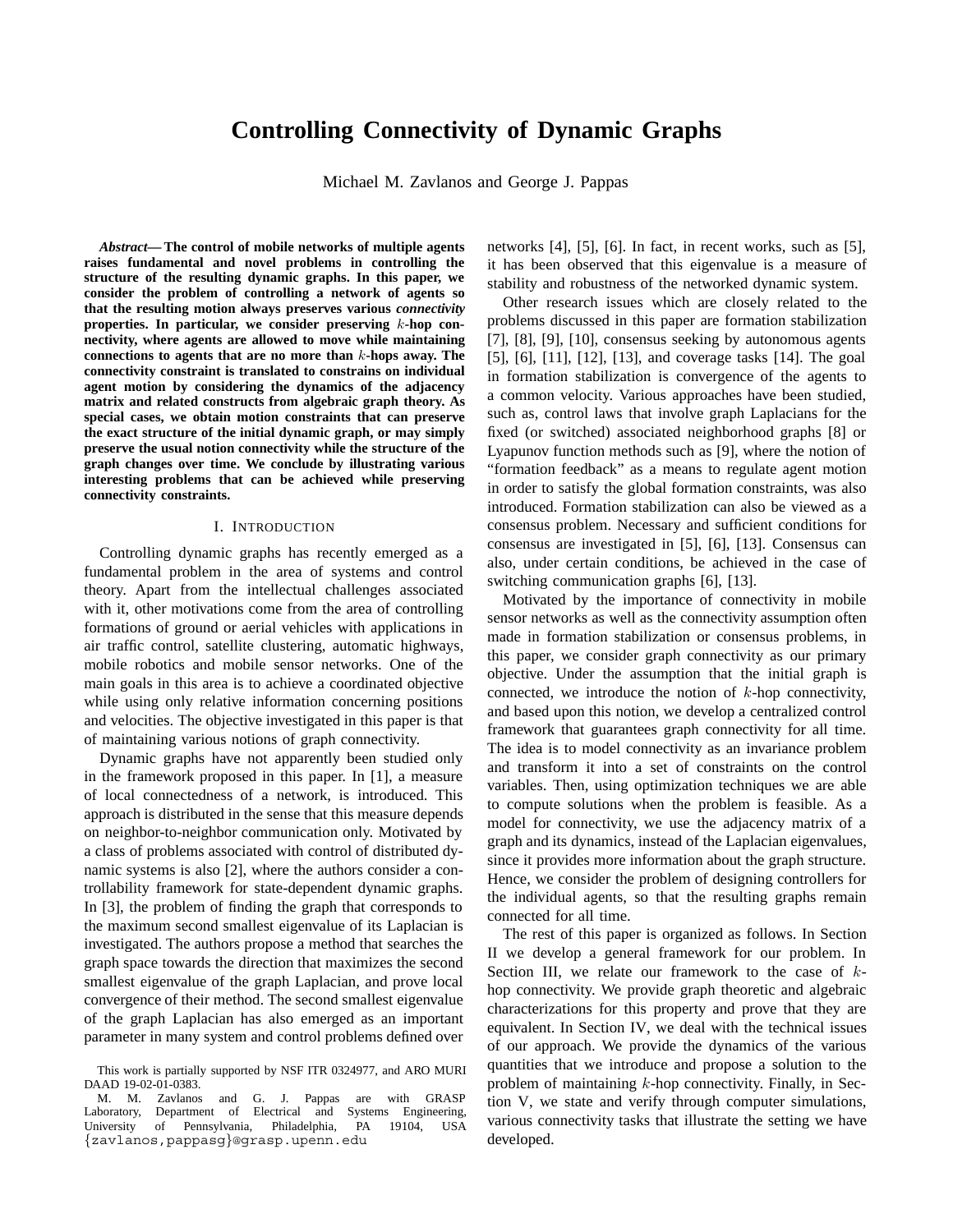### II. PROBLEM FORMULATION

### *A. Graph Theoretic Formulation*

Consider *n* nodes in an *m*-dimensional space  $\mathbb{R}^m$ . We denote by  $x_i(t) \in \mathbb{R}^m$  the coordinates of the *i*-th node at time t, where by convention,  $x_i$  is considered a  $m \times 1$  column vector, and by  $\mathbf{x}(t) = [x_1^T(t) \dots x_n^T(t)]^T$  the  $mn \times 1$  vector resulting from stacking the coordinates of the nodes into a single vector. Suppose that the dynamics of the  $i$ -th node, for all  $i \in \{1, 2, ..., n\}$ , are given by,  $\dot{x}_i(t) = f_i(\mathbf{x}(t), u_i(t))$ where  $u_i(t)$  is the control vector taking values in some set  $U \subseteq \mathbb{R}^p$ . In vector notation, the system dynamics are given by,

$$
\dot{\mathbf{x}}(t) = F(\mathbf{x}(t), \mathbf{u}(t))
$$
 (1)

where  $\dot{\mathbf{x}}(t)$  =  $[\dot{x}_1^T(t) \dots \dot{x}_n^T(t)]^T$  and  $\mathbf{u}(t)$  =  $[u_1^T(t) \dots u_n^T(t)]^T$  are  $\overline{mn} \times 1$  and  $\overline{pn} \times 1$  vectors respectively.

The network of agents described by system (1), gives rise to a *dynamic graph*  $G(t) = (V, \mathcal{E}(t))$ , where  $V =$  ${x_1(t),...,x_n(t)}$  denotes the vertex set of the graph, and  $\mathcal{E}(t)$  denotes the time varying edge set, where edges represent pairwise proximity, sensing, or communication relations between the nodes. For example, two distinct vertices  $x_i(t)$ and  $x_i(t)$  in  $\mathcal{G}(t)$  could be connected by an edge if their pairwise distance is within some threshold value related to their sensing capabilities.

Since we have control over node (or vertex) dynamics, the question that naturally arises is whether we can control the motion of the agents, so that  $G(t)$  satisfies a graph theoretic property of interest for all time  $t \geq 0$ . In particular, in this paper we are interested in whether we can constrain the motion of all agents so that the graph  $\mathcal{G}(t)$  *always* lies in some desired set  $C$  of graphs, such as the set of connected graphs. More formally, in this paper, we will address the following problem.

*Problem 1 (Graph Theoretic Formulation):* Let C be a desired set of graphs. Given  $C$ , determine control constraints  $U^*(\mathbf{x}(t))$  so that if  $\mathcal{G}(0) \in \mathcal{C}$  and  $\mathbf{u}(t) \in U^*(\mathbf{x}(t))$  then  $\mathcal{G}(t) \in \mathcal{C}$  for all  $t > 0$ .

In other words, we would like the set  $\mathcal C$  to be an invariant of motion for system (1). We will achieve this goal by choosing an equivalent formulation using the algebraic representation of the dynamic graph  $\mathcal{G}(t)$ .

#### *B. Algebraic Formulation*

The structure of any graph can be equivalently represented using the adjacency matrix.

*Definition 2.1 (Adjacency Matrix):* Given a graph G with vertices  $V = \{v_1, \ldots, v_n\}$  and edges in the set  $\mathcal{E}$ , we define the adjacency matrix of G to be the matrix  $A = (a_{ij})$  such that  $a_{ij} = 1$  if  $(v_i, v_j) \in \mathcal{E}$  and  $a_{ij} = 0$  otherwise. Since we do not allow self-loops, for every  $i \in \{1, 2, ..., n\}$  we define  $a_{ii} = 0$ .

Note that if  $A$  is an adjacency matrix of a graph, then  $A = A<sup>T</sup>$ . In our setting, the dynamic graph  $\mathcal{G}(t)$  is a time varying graph (because of the time varying edge set  $\mathcal{E}(t)$ ). This implies that we will be dealing with a time varying

adjacency matrix. Let,  $A(\mathbf{x}(t)) = (a_{ij}(\mathbf{x}(t)))$  denote the adjacency matrix corresponding to the graph  $\mathcal{G}(t)$ , where the entries  $a_{ij}(\mathbf{x}(t))$  are functions of  $\mathbf{x}(t)$ , such that the structure of  $A(\mathbf{x}(t))$  is consistent with Definition 2.1<sup>1</sup>.

In order to translate Problem 1 in state-space, we must consider algebraic characterizations of the set  $\mathcal C$  of desired graphs. Let  $\mathcal{A}_{\mathcal{C}}$  denote the set of all adjacency matrices A whose corresponding graphs belong to the desired set  $C$ . We will assume that  $A_c$  can be captured by a mapping characterizing the property of interest.

*Definition 2.2:* There exists a function  $p(\cdot)$  such that the set  $\mathcal{A}_{\mathcal{C}}$  can be defined as  $\mathcal{A}_{\mathcal{C}} = \{ A \mid p(A) = 0 \}$ , where  $p(\cdot)$ might also depend on the initial conditions  $A(\mathbf{x}(0))$ .

Therefore  $A_1, A_2 \in \mathcal{A}_{\mathcal{C}}$  if and only if  $p(A_1) = p(A_2)$ . Let,

$$
\mathcal{X}_{\mathcal{C}} = \big\{ \mathbf{x}(t) \ \mid \ p\big(A(\mathbf{x}(t))\big) = 0 \big\}
$$

where now  $\mathcal{X}_{\mathcal{C}}$  is the set of all states  $\mathbf{x}(t)$  whose corresponding graphs  $\mathcal{G}(t)$  belong to the desired set C. Clearly,  $A(\mathbf{x}(t)) \in \mathcal{A}_{\mathcal{C}}$  if and only if  $\mathbf{x}(t) \in \mathcal{X}_{\mathcal{C}}$ . Thus, given a set of graphs C, the mapping  $p(\cdot)$  enables us to consider the following algebraic reformulation of Problem 1.

*Problem 2 (Algebraic Formulation):* Consider the desired graph set C and let,  $\mathcal{X}_{\mathcal{C}} = {\mathbf{x}(t) | p(A(\mathbf{x}(t))) = 0}$  be the corresponding state-space. Given  $\mathcal{X}_{\mathcal{C}}$ , determine control constraints  $U^*(\mathbf{x}(t))$  so that if  $\mathbf{x}(0) \in \mathcal{X}_{\mathcal{C}}$  and  $\mathbf{u}(t) \in$  $U^*(\mathbf{x}(t))$  then  $p(A(\mathbf{x}(t))) = p(A(\mathbf{x}(0)))$  or equivalently  $\mathbf{x}(t) \in \mathcal{X}_{\mathcal{C}}$ , for all  $t \geq 0$ .

In this general framework, the only assumption we impose on the function  $p(\cdot)$ , besides that it is appropriately chosen so that both the graph theoretic and algebraic formulations are equivalent, is that the resulting state-space  $\mathcal{X}_{\mathcal{C}}$  is connected<sup>2</sup>. Problem 2 requires that we determine constraints for the evolution of system (1) so that a desired state-space  $\mathcal{X}_{\mathcal{C}}$ remains invariant for all time. The latter, connectedness, assumption is necessary for the invariance of  $\mathcal{X}_{\mathcal{C}}$  to be meaningful.

The algebraic reformulation of the main goal of this paper is much more amenable to control theoretic analysis. The main challenge is finding such functions capturing desired graph properties, and rendering them invariant by appropriately constraining the motion of the nodes. As long as the set  $U \cap U^*(\mathbf{x}(t))$  is nonempty for all  $t \geq 0$ , we can guarantee that by choosing  $\mathbf{u}(t) \in U \cap U^*(\mathbf{x}(t))$  the dynamic graph  $G(t)$  will always belong in C. We are therefore transforming a constraint on graphs ( $\mathcal{G}(t) \in \mathcal{C}$ ) into a set of constraints on the control inputs **u**.

However, our approach poses two main challenges that we must address. First, we need to find appropriate representations  $p(\cdot)$  of the graph properties of interest, and second we should be able to compute the dynamics of these functions which are necessary for the desired invariance properties. In

<sup>&</sup>lt;sup>1</sup>In the following sections, we will explicitly define the functions we will be using.

 $2$ The proof of this condition, which due to space limitations we omit, is based on a particular choice of the function  $p(\cdot)$ , which we define later.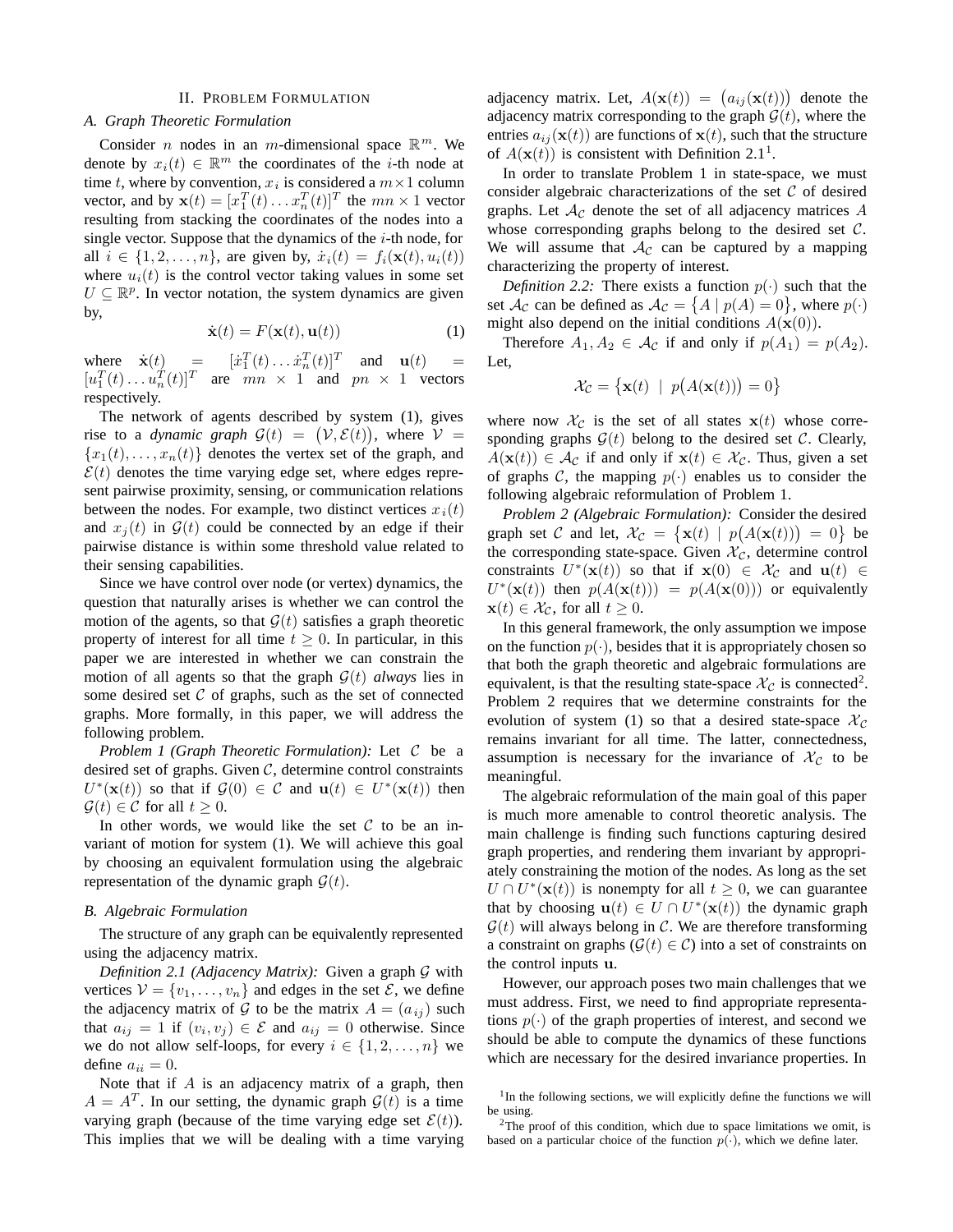the rest of this paper we will focus on the connectivity property of a graph. We will propose a representation function  $p(\cdot)$  and then show that we can actually compute an input set  $U^*(\mathbf{x}(t))$  such that if  $\mathbf{u}(t) \in U^*(\mathbf{x}(t))$  the network of nodes will remain connected for all time.

### III. MODELING OF CONNECTIVITY

### *A. Graph Theoretic Model for Connectivity*

Let  $G(\mathbf{x})$  be a dynamic graph on n nodes<sup>3</sup>, as described in Section II. We say that two nodes i and j in  $\mathcal{G}(\mathbf{x})$  are connected by a *path* of length r if there exists a sequence of  $r + 1$  distinct nodes starting with i and ending with j such that consecutive nodes are adjacent. Let  $l_{ij}$  denote the length of the minimum length path from node  $i$  to node  $j$ . We define the k*-hop neighborhood* of node i corresponding to the graph  $G(\mathbf{x})$ , to be the set,

$$
\mathcal{N}_k^{(i)}(\mathbf{x}) = \{ j \mid l_{ij} \leq k \}
$$

and denote the collection of all  $k$ -hop neighborhoods corresponding to the graph  $G(\mathbf{x})$ , by  $\mathcal{N}_k(\mathbf{x}) =$  $\{\mathcal{N}_k^{(1)}(\mathbf{x}), \ldots, \mathcal{N}_k^{(n)}(\mathbf{x})\}\)$ . Consider a reference graph  $\hat{\mathcal{G}}(\mathbf{x}_0)$  at  $\mathbf{x}_0$ , and denote by  $\mathcal{N}_k(\mathbf{x}_0)$  the set of k-hop neighborhoods corresponding to that graph. Let  $\mathcal{R}_k(\mathbf{x}_0)$ be the set of all graphs  $G(x)$  that share the same k-hop neighborhood set with  $\mathcal{G}(\mathbf{x}_0)$ , i.e.,

$$
\mathcal{R}_k(\mathbf{x}_0) = \{ \mathcal{G}(\mathbf{x}) \mid \mathcal{N}_k(\mathbf{x}) = \mathcal{N}_k(\mathbf{x}_0) \}
$$
(2)

and denote by  $C$  the set of all connected graphs. In the rest of this paper we will be interested in the graphs belonging to the set  $\mathcal{C}_k(\mathbf{x}_0) = \mathcal{C} \cap \mathcal{R}_k(\mathbf{x}_0)$ .

*Definition 3.1:* We say that a graph  $G(x)$  is *k-hop connected* with respect to the k-hop neighborhood  $\mathcal{N}_k(\mathbf{x}_0)$  if and only if  $\mathcal{G}(\mathbf{x}) \in \mathcal{C}_k(\mathbf{x}_0)$ .

We will call the property associated with  $k$ -hop connected graphs,  $k$ -hop connectivity. It is clear that for  $k = 1$ ,  $\mathcal{C}_k(\mathbf{x}_0) = \{ \mathcal{G}(\mathbf{x}_0) \}$  if  $\mathcal{G}(\mathbf{x}_0)$  is connected and  $\mathcal{C}_k(\mathbf{x}_0) = \emptyset$ otherwise. On the other hand, for  $k = n - 1$ ,  $C_k(\mathbf{x}_0) = C$ . Observe that in this case, for every  $i \in V$ , and every possible configuration **x**,  $\mathcal{N}_{n-1}^{(i)}(\mathbf{x}) \cup \{i\} = \mathcal{V}$ . Hence, the condition in (2) is an identity which implies that  $\mathcal{R}_k(\mathbf{x}_0)$  contains all possible graphs. Taking intersection with  $C$  results in the set of connected graphs C.

### *B. Algebraic Model for Connectivity*

One of the challenges of the setting introduced in Section II is to come up with an appropriate function representation for the connectivity property of graphs. The following two graph theoretic results will provide some insight into this direction.

*Theorem 3.2 ([15]): Let* A *be the adjacency matrix of a graph*  $\mathcal{G}(A)$  *with vertices*  $\{v_1, \ldots, v_n\}$ *. Then, the*  $(i, j)$ *-th entry of*  $A^k$  *is the number of paths of length k from*  $v_i$  *to*  $v_j$ *.* 

*Theorem 3.3 (Connectivity): Let* A *be the adjacency matrix of a graph*  $\mathcal{G}(A)$  *with vertices*  $\{v_1, \ldots, v_n\}$ *. Then,*  $\mathcal{G}(A)$ 

<sup>3</sup>We write  $G(\mathbf{x})$  instead of  $G(t)$  to emphasize the dependence of  $G(t)$ on the state  $\mathbf{x}(t)$ .

*is connected if and only if there exists an integer* k *such that all the entries of the matrix*  $C_k(A) = I + A + A^2 + \cdots + A^k$ *are non-zero.*

We call the matrix  $C_k(\mathbf{x}) = I + A(\mathbf{x}) + A^2(\mathbf{x}) + \cdots + A^k(\mathbf{x})$ the *k*-connectivity matrix of the graph  $G(\mathbf{x})$ . By Theorem 3.3 it is clear that  $C_k(\mathbf{x})$  captures the connectivity property of a graph. Let  $\hat{u}(\cdot)$  be a continuous approximation to the step function defined as,

$$
\hat{u}(y) = \lim_{\substack{w \to \infty \\ \varepsilon \to 0}} \sigma_w(y - \varepsilon) \to \begin{cases} 1 & \text{if } y > 0 \\ 0 & \text{otherwise} \end{cases} \tag{3}
$$

where  $\sigma_w(y) = \frac{1}{1 + e^{-wy}}$  is the sigmoid function, and define the matrix  $H_k(\mathbf{x}) = (h_{ij}^{(k)}(\mathbf{x}))$  such that,

$$
H_k(\mathbf{x}) = \hat{u}(C_k(\mathbf{x})) \tag{4}
$$

where the step function  $\hat{u}(\cdot)$  is applied to every entry of  $C_k(\mathbf{x})$ . Note that the  $(i, j)$ -th entry of the matrix  $C_k(\mathbf{x})$  is just the number of paths of length at most  $k$  from node  $i$ to node j. Hence, the  $(i, j)$ -th entry of the matrix  $H_k(\mathbf{x})$ simply denotes whether there *exists* a path of length at most k from node i to node j.  $h_{ij}^{(k)}(\mathbf{x})=1$  implies that such a path exists, thought  $h_{ij}^{(k)}(\mathbf{x})=0$  implies that such a path does not exist.

Let  $\mathbf{x}_0 = [x_{1,0}^T \dots x_{n,0}^T]^T$  denote a reference configuration of the nodes in the workspace as before, and define the set,

$$
\mathcal{X}_k(\mathbf{x}_0) = \{ \mathbf{x} \mid H_k(\mathbf{x}) = H_k(\mathbf{x}_0), \ H_{n-1}(\mathbf{x}_0) = 1_{n \times n} \}
$$

The following proposition, which due to space limitations we state without proof, actually converts the graph theoretic problem of identifying the set of  $k$ -hop connected graphs  $\mathcal{C}_k(\mathbf{x}_0)$  into an algebraic problem of specifying the set  $\mathcal{X}_k(\mathbf{x}_0)$ .

*Proposition 3.4:*  $\mathcal{G}(\mathbf{x}) \in \mathcal{C}_k(\mathbf{x}_0)$  if and only if  $\mathbf{x} \in$  $\mathcal{X}_k(\mathbf{x}_0)$ .

Hence, we conclude that equation (4) is indeed an appropriate representation for  $k$ -hop connectivity. The rest of this paper will be devoted in determining control constraints  $U^*(\mathbf{x}(t))$  such that if  $\mathbf{u}(t) \in U \cap U^*(\mathbf{x}(t))$ , then  $\mathbf{x}(t) \in$  $\mathcal{X}_k(\mathbf{x}_0)$  for all  $t \geq 0$ .

### IV. MAINTAINING CONNECTIVITY

# *A. Modeling and Dynamics of the Adjacency Matrix*

Let,  $d_{ij}(\mathbf{x}) = ||x_i - x_j||_2$  denote the *Euclidean distance* between two nodes  $i$  and  $j$ . We say that nodes  $i$  and  $j$  are connected to each other by an edge in the graph  $G(\mathbf{x})$  if and only if  $d_{ii}(\mathbf{x}) \leq \delta$ , where  $\delta$  is some specified threshold. Hence, we may define the  $(i, j)$ -th entry of the adjacency matrix  $A(x)$  to be (Figure 1),

$$
a_{ij}(\mathbf{x}) = \hat{u}(\delta - d_{ij}(\mathbf{x}))
$$
\n(5)

where  $\hat{u}(\cdot)$  is a continuous approximation to the step function given by equation (3). Obviously,  $a_{ij}(\mathbf{x})=1$  if and only if  $d_{ij}(\mathbf{x}) \leq \delta$ , and equation (5) is consistent with Definition 2.1 of an adjacency matrix. Moreover, since  $d_{ij}(\mathbf{x}) = d_{ji}(\mathbf{x})$ we also have that  $a_{ij}(\mathbf{x}) = a_{ji}(\mathbf{x})$  and hence  $A(\mathbf{x})$  is a symmetric matrix.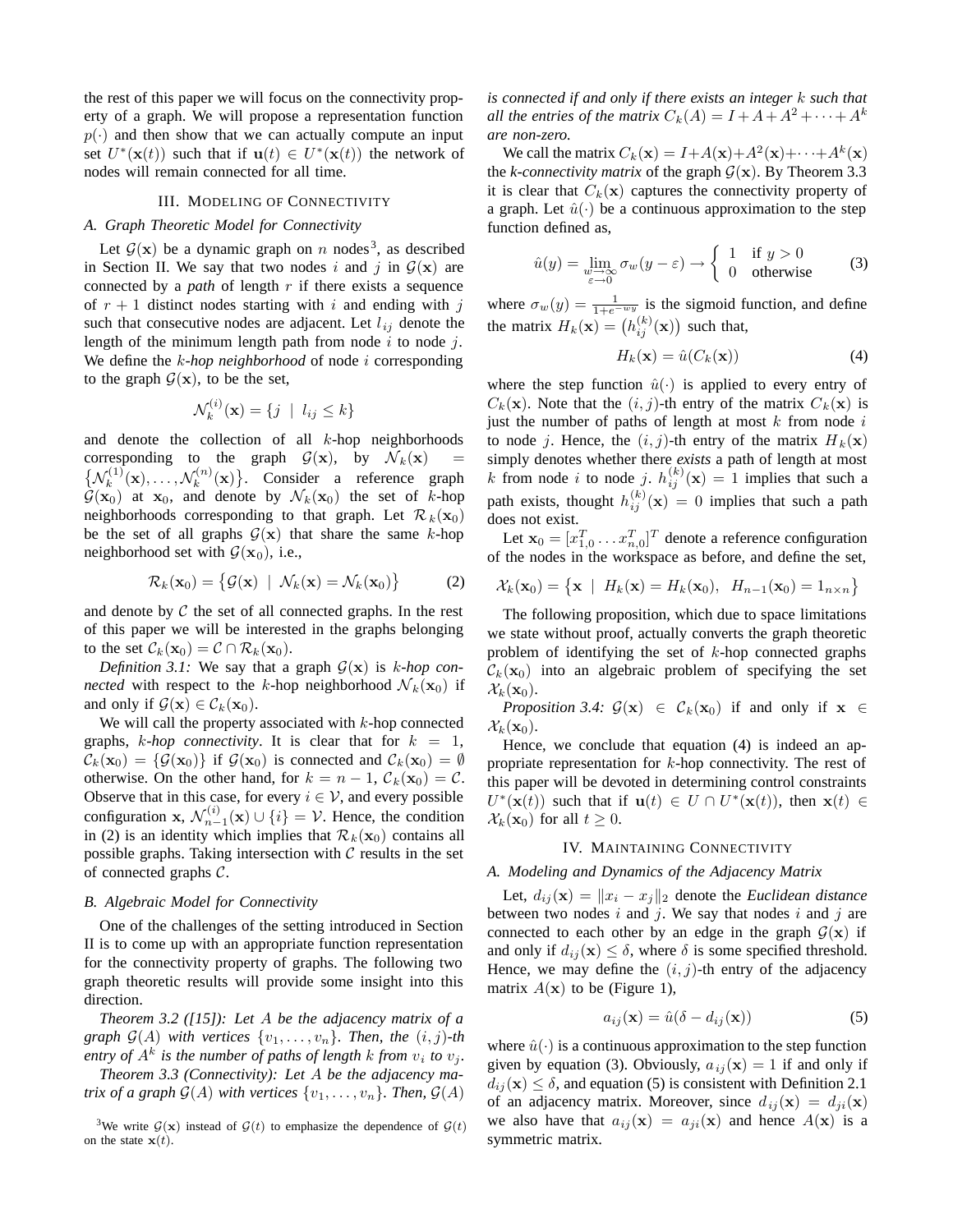

Fig. 1. Plot of the function  $a_{ij}(\mathbf{x}) = \hat{u}(\delta - d_{ij}(\mathbf{x}))$  for parameter values  $w_1 = 10^2$ ,  $w_2 = 10^3$  and threshold  $\delta = 0.2$ .

Computing, the dynamics of the adjacency matrix is straightforward. Using the notation introduced in Section II, let  $\nabla_{\mathbf{x}}a_{ij}(\mathbf{x})$  be the  $mn \times 1$  column vector denoting the gradient of  $a_{ij}(\mathbf{x})$  with respect to **x** and define the  $n \times mn^2$ matrix  $\nabla_{\mathbf{x}}A(\mathbf{x})$ , with block structure,

$$
\nabla_{\mathbf{x}} A(\mathbf{x}) = (\nabla_{\mathbf{x}} a_{ij}(\mathbf{x})^T)
$$
 (6)

We then have,

$$
\dot{A}(\mathbf{x}) = (\dot{a}_{ij}(\mathbf{x})) = (\nabla_{\mathbf{x}} a_{ij}(\mathbf{x})^T \dot{\mathbf{x}}) = \nabla_{\mathbf{x}} A(\mathbf{x}) (I_n \otimes \dot{\mathbf{x}})
$$
 (7)

where  $I_n$  denotes the *n*-dimensional identity matrix and ⊗ denotes the *Kronecker* product<sup>4</sup>.

### *B. Dynamics of the k-Connectivity Matrix*

Using properties of *Kronecker* products<sup>5</sup>, observe that,

$$
(I_n \otimes \dot{\mathbf{x}})A^k(\mathbf{x}) = (I_n \otimes \dot{\mathbf{x}})(A^k(\mathbf{x}) \otimes 1_{(1 \times 1)})
$$
  
= ...  
=  $(A^k(\mathbf{x}) \otimes I_{mn})(I_n \otimes \dot{\mathbf{x}})$  (8)

Differentiating  $C_k(\mathbf{x})$  with respect to time and using equations (7) and (8) we get,

$$
\dot{C}_k(\mathbf{x}) = \dot{A}(\mathbf{x}) + \dot{A}(\mathbf{x})A(\mathbf{x}) + A(\mathbf{x})\dot{A}(\mathbf{x}) + \cdots +
$$
  
\n
$$
+ A^{k-1}(\mathbf{x})\dot{A}(\mathbf{x})
$$
  
\n
$$
= \left\{\sum_{i=0}^{k-1} C_{(k-1)-i}(\mathbf{x}) \nabla_{\mathbf{x}} A(\mathbf{x}) \big(A^i(\mathbf{x}) \otimes I_{mn}\big)\right\} \cdot
$$
  
\n
$$
\cdot (I_n \otimes \dot{\mathbf{x}})
$$
 (9)

Equations (6) and (7) can also be applied to the connectivity matrix, yielding respectively  $\nabla_{\mathbf{x}} C_k(\mathbf{x}) = (\nabla_{\mathbf{x}} c_{ij}^{(k)}(\mathbf{x})^T)$ and  $\dot{C}_k(\mathbf{x}) = \nabla_{\mathbf{x}} C_k(\mathbf{x}) (I_n \otimes \dot{\mathbf{x}}).$ 

<sup>4</sup>Let  $A = (a_{ij})$ ,  $B = (b_{ij})$  be  $n \times m$  and  $p \times q$  matrices respectively. Their Kronecker product, denoted by  $A \otimes B$ , is the  $np \times mq$  matrix with the block structure:  $A \otimes B = (a_{ij}B)$ . (see [16])

 $5$ Let A, B, C and D be matrices of appropriate dimensions. A property of the Kronecker product that will be of particular interest to us is: ( $A \otimes$  $B(C \otimes D) = AC \otimes BD$ . (see [16])

Hence, equation (9) can be rewritten as,

$$
\nabla_{\mathbf{x}} C_k(\mathbf{x}) (I_n \otimes \dot{\mathbf{x}}) = \left\{ \sum_{i=0}^{k-1} C_{(k-1)-i}(\mathbf{x}) \nabla_{\mathbf{x}} A(\mathbf{x}) \cdot \cdot \cdot (A^i(\mathbf{x}) \otimes I_{mn}) \right\} (I_n \otimes \dot{\mathbf{x}}) (10)
$$

or equivalently,

$$
\nabla_{\mathbf{x}} C_k(\mathbf{x}) = \sum_{i=0}^{k-1} C_{(k-1)-i}(\mathbf{x}) \nabla_{\mathbf{x}} A(\mathbf{x}) \big( A^i(\mathbf{x}) \otimes I_{mn} \big) \tag{11}
$$

since equation (10) should hold for all  $\dot{x}$ .

Equations (7) and (9) provide the dynamics of the adjacency matrix and the  $C_k(\mathbf{x})$  matrix respectively, in terms of the dynamics  $\dot{x}$  of the nodes. Finally, equation (11) provides  $\nabla_{\mathbf{x}}C_k(\mathbf{x})$  in terms of  $\nabla_{\mathbf{x}}A(\mathbf{x})$ . This relation is very useful when we need to compute the gradients  $\nabla_{\mathbf{x}} c_{ij}^{(k)}(\mathbf{x})$ .

# *C. Maintaining Connectivity*

Let  $\mathbf{x}_0 = [x_{1,0}^T \dots x_{n,0}^T]^T$  be the initial configuration of the nodes in the workspace. Obviously,  $x_0 \in \mathcal{X}_k(x_0)$ . Our goal is to derive constraints on the control variables **u** so that  $\mathcal{X}_k(\mathbf{x}_0)$  is an invariant set. For all  $t \geq 0$ , define the system of differential inequalities,

$$
\begin{cases}\n\dot{h}_{ij}^{(k)}(\mathbf{x}(t)) \ge 0 & \text{if } h_{ij}^{(k)}(\mathbf{x}_0) = 1 \\
\dot{h}_{ij}^{(k)}(\mathbf{x}(t)) \le 0 & \text{if } h_{ij}^{(k)}(\mathbf{x}_0) = 0\n\end{cases}
$$
\n(12)

Then, obviously, for all  $t \geq 0$ , any configuration  $\mathbf{x}(t) =$  $[x_1^T(t)...x_n^T(t)]^T$  of the nodes satisfying the system (12) will belong in  $\mathcal{X}_k(\mathbf{x}_0)$ .

Since  $C_k(\mathbf{x})$  is a symmetric matrix, so is  $H_k(\mathbf{x})$ . Hence, the matrix differential inequalities (12), actually reduce to a set of  $\frac{n(n-1)}{2}$  differential inequalities corresponding to the upper triangular part of  $H_k(\mathbf{x})$  (not including the diagonal entries). Thus, using also the fact that  $h_{ij}(\mathbf{x}) =$  $\nabla_{\mathbf{x}} h_{ij}(\mathbf{x})^T \dot{\mathbf{x}} = \hat{u}'(c_{ij}(\mathbf{x})) \nabla_{\mathbf{x}} c_{ij}(\mathbf{x})^T \dot{\mathbf{x}}$ , equation (12) can be rewritten as<sup>6</sup>.

$$
\begin{cases} \n\hat{u}'(c_{ij}(\mathbf{x})) \nabla_{\mathbf{x}} c_{ij}(\mathbf{x})^T \dot{\mathbf{x}} \ge 0 & \text{if } h_{ij}^0 = 1 \\ \n\hat{u}'(c_{ij}(\mathbf{x})) \nabla_{\mathbf{x}} c_{ij}(\mathbf{x})^T \dot{\mathbf{x}} \le 0 & \text{if } h_{ij}^0 = 0 \n\end{cases} \text{ for every } i < j
$$
\n(13)

where  $\nabla_{\mathbf{x}^{c}i j}(\mathbf{x})^{T}$  is given by equation (11) and for notational simplicity we have dropped the index  $k$ . In matrix notation, (13) can be rewritten as,

$$
G(\mathbf{x})\dot{\mathbf{x}} \ge 0\tag{14}
$$

where  $G(\mathbf{x})$  is the  $\frac{n(n-1)}{2} \times mn$  dimensional matrix given by,

$$
G(\mathbf{x}) = \begin{pmatrix} (-1)^{1 - h_{12}^0} \hat{u}'(c_{12}(\mathbf{x})) \nabla_{\mathbf{x}} c_{12}(\mathbf{x})^T \\ (-1)^{1 - h_{13}^0} \hat{u}'(c_{13}(\mathbf{x})) \nabla_{\mathbf{x}} c_{13}(\mathbf{x})^T \\ \vdots \\ (-1)^{1 - h_{(n-1)n}^0} \hat{u}'(c_{(n-1)n}(\mathbf{x})) \\ \nabla_{\mathbf{x}} c_{(n-1)n}(\mathbf{x})^T \end{pmatrix}
$$
(15)

<sup>6</sup> for simplicity, we make use of the notation  $\hat{u}'(y)$  to denote the derivative  $d\hat{u}(y)$  $\frac{d\hat{u}(y)}{dy}$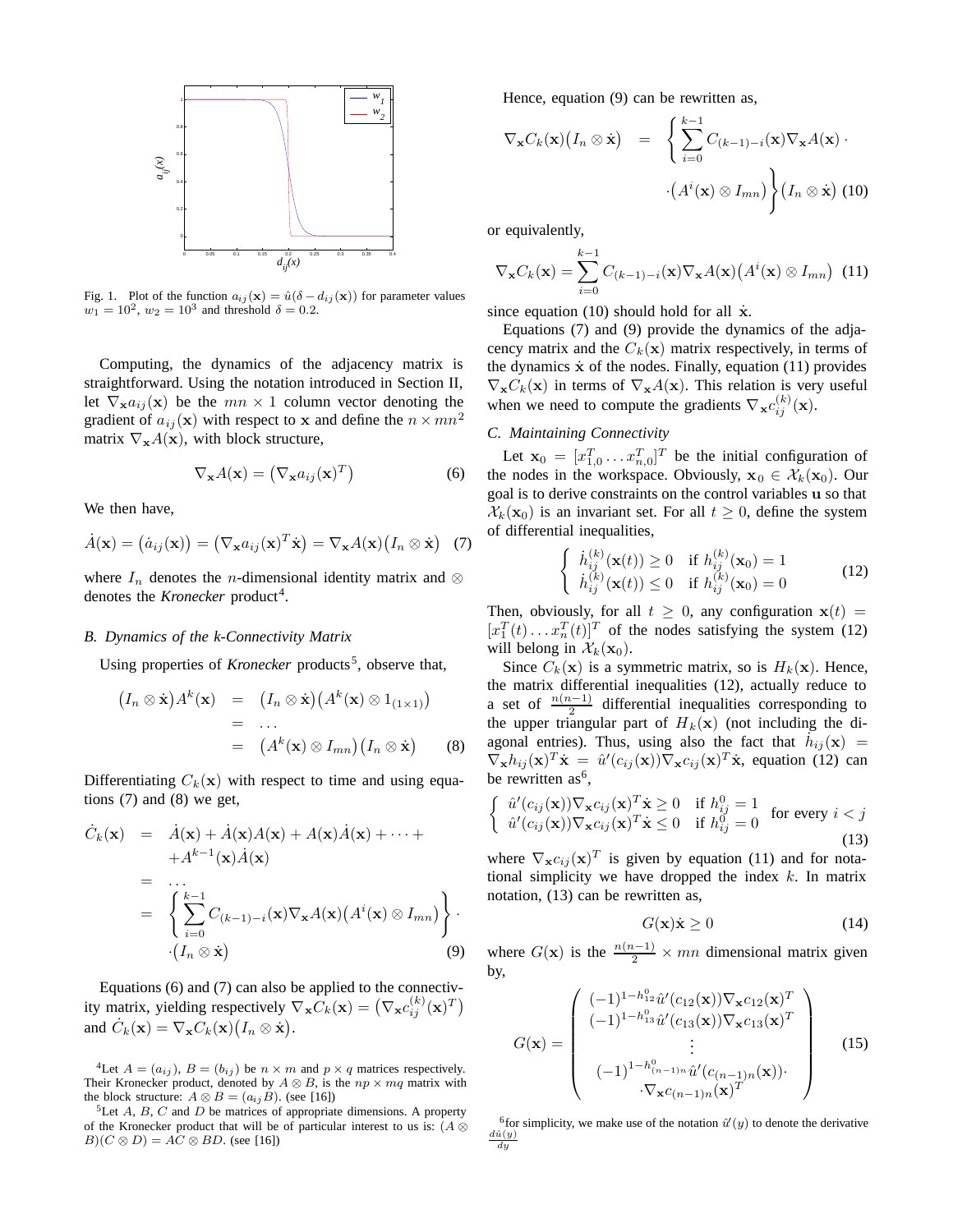Suppose that the dynamics of the nodes in the graph are given by equation (1). Then, combining equations (1) and (14) the system dynamics become,

$$
\begin{cases} G(\mathbf{x})F(\mathbf{x}, \mathbf{u}) \ge 0 \\ \dot{\mathbf{x}} = F(\mathbf{x}, \mathbf{u}) \end{cases}
$$
 (16)

For every configuration **x** of the nodes, the inequality  $G(\mathbf{x})F(\mathbf{x}, \mathbf{u}) \geq 0$  defines a set  $U^*(\mathbf{x})$  of valid control inputs. Hence, in order to guarantee invariance of the set  $\mathcal{X}_k(\mathbf{x}_0)$ we need to pick inputs **u** from the set  $U \cap U^*(\mathbf{x})$ . As long as this set is non-empty we can guarantee that by choosing  $\mathbf{u} \in U \cap U^*(\mathbf{x})$ , the graph  $\mathcal{G}(\mathbf{x}(t))$  will always be k-hop connected.

*Remark:* Clearly, graph connectivity is a problem whose complexity grows exponentially with the number of nodes. The combinatorial nature of the problem is captured in the structure of the  $k$ -connectivity matrix. In our setting,  $k$ -hop connectivity serves as a tradeoff between the computationally expensive  $(n-1)$ -hop connectivity, where in order to guarantee connectivity, we have to account for all combinations of all possible path lengths between all pairs of nodes, and the computationally inexpensive 1-hop connectivity (keeping the same neighbors), where we only consider single edge paths between nodes.



Fig. 2. One Leader, Four Followers / 1-hop connectivity (Keep the same neighbors).

## V. CONNECTIVITY TASKS

The model we developed was based on the assumption that we have control of all nodes in the workspace. However, we will show that it also performs well in the *leaders-followers* case, and in particular when we have no control over the leaders. Assume that we have  $n$  nodes in the plane and that their dynamics are given by  $\dot{x} = u$ , where notation is according to the one introduced in Section II. The system of constraints (14) becomes  $G(\mathbf{x})\mathbf{u} \geq 0$ .

Let  $L \subset \{1, 2, ..., n\}$  denote the set of nodes corresponding to the leaders. We will assume that the dynamics of every leader  $i \in L$  are of the form  $u_i = f_i(x_i)$ . Then the system of constraints becomes,

$$
\begin{cases} G(\mathbf{x})\mathbf{u} \ge 0\\ u_i = f_i(x_i) \quad \text{for every } i \in L \end{cases}
$$

Hence, the problem becomes to find solutions that satisfy these constraints. Since solutions, if they exist, might not be unique, we may also choose to minimize a cost function. In particular, we will be interested in minimizing the *energy* given to the system. Thus, for every configuration **x**, we will be solving the quadratic program,

$$
\min_{\mathbf{u}} \quad \|\mathbf{u}\|^2
$$
\n
$$
\text{s.t.} \quad G(\mathbf{x})\mathbf{u} \ge 0
$$
\n
$$
u_i = f_i(x_i) \quad \forall i \in L
$$

The cost function is obviously not unique. Different cost functions will result in different solutions. The one we use in our setting gave some nice results which we now illustrate. In the following tasks, the initial graph configuration is denoted with black color, and the subsequent graphs with blue. The leaders are denoted with green and the followers with red<sup>7</sup>.

### *A. One Leader, Four Followers*

Let  $L = \{1\} \subset \{1, \ldots, 5\}$  correspond to the set of leaders, with dynamics given by,

$$
u_1 = \left[ \begin{array}{c} 1 + x_{1,2} \left( 1 - \frac{3}{2} x_{1,2} \right) - x_{1,1}^3 \\ 1 - x_{1,1} \left( 1 + x_{1,1}^2 \right) - \frac{3}{2} x_{1,2}^2 \end{array} \right]
$$

and let the initial configuration of the nodes in the plane be:  $\mathbf{x}_0 = \begin{bmatrix} 0 & 0 & 0.32 & 0 & 0 & 0.32 & -0.32 & 0 & 0 & -0.32 \end{bmatrix}^T$ . We illustrate our results for connectivity threshold  $\delta = 0.5$ and for k-hop connectivity values,  $k = 1$  (Figures 2) and  $k = 4$  (Figures 3). Comparing the respective figures, we may observe that in all cases, our model generates a control vector **u** such that the graph always satisfies the constraints we impose. Observe that for  $k = 1$  (keep the same neighbors), edges are not allowed between nodes that were not initially connected by an edge. This is consistent with the definition of k-hop connectivity introduced in Section III.

### *B. Two Leaders, Three Followers (Cell Coverage Task)*

Let  $L = \{1, 2\} \subset \{1, \ldots, 5\}$  correspond to the set of leaders, with dynamics given by the artificial potential functions [17],

$$
u_i = -K \nabla_{x_i} \varphi_i(x_i) \quad \forall i \in L
$$

where  $\varphi_i(x_i) = \left(\frac{\gamma_{d,i}^r}{1+\gamma_{d,i}^r}\right)^{\frac{1}{r}}$  is the potential function,  $\gamma_{d,i} =$  $||x_i - x_{d,i}||^2$  is the distance of leader i to its destination  $x_{d,i}$ and  $K, r > 0$  are a gain and a parameter respectively.

Let the initial configuration of the nodes in the plane be:  $\mathbf{x}_0 = \begin{bmatrix} 1 & 3 & 2 & 3 & 1.5 & 3.5 & 1.33 & 2.5 & 1.67 & 2.5 \end{bmatrix}$ 

<sup>&</sup>lt;sup>7</sup>For animations of the connectivity tasks illustrated<br>in this paper we refer the reader to the web address: paper, we refer the reader to the web address: http://www.seas.upenn.edu/˜zavlanos/